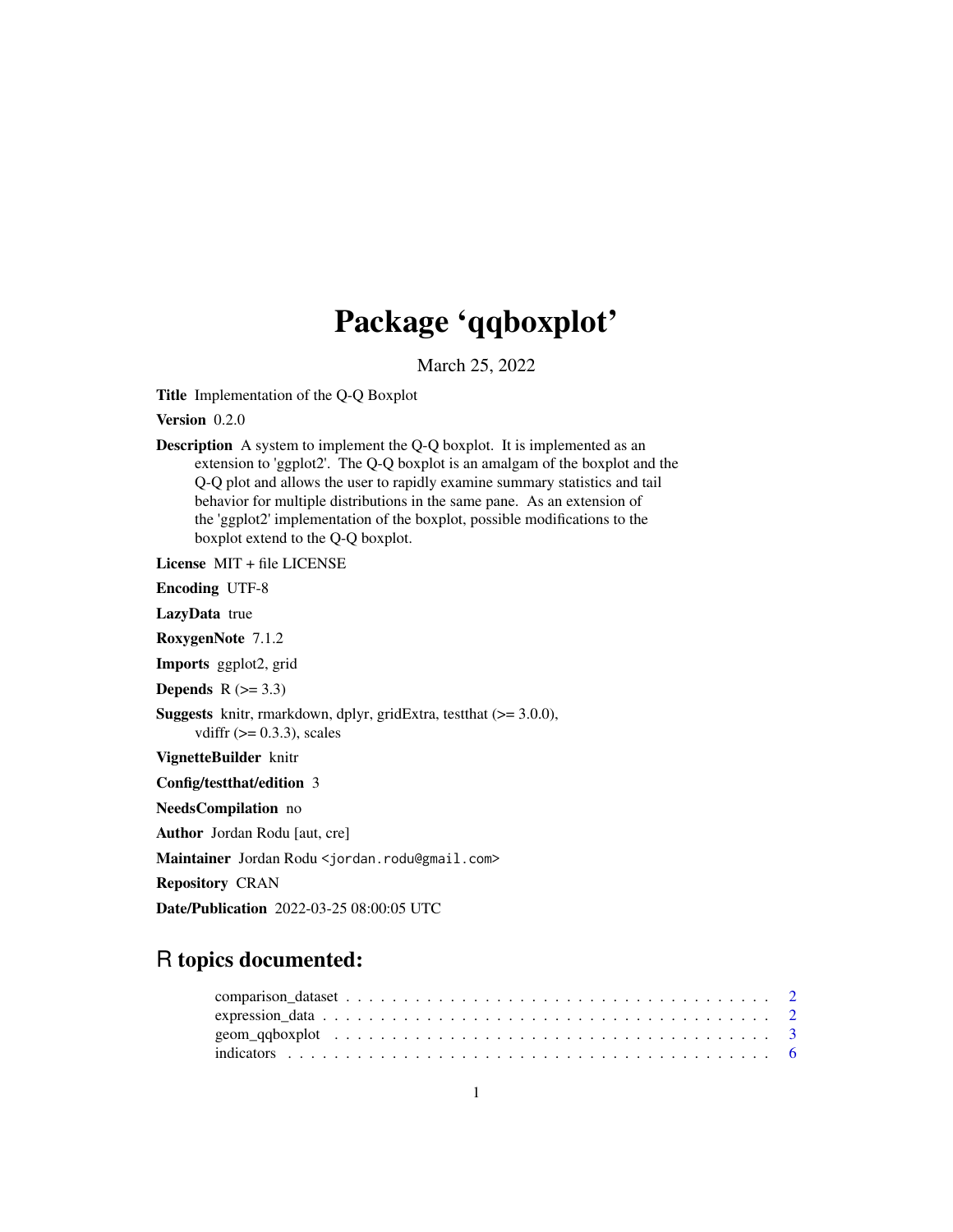<span id="page-1-0"></span>

| Index |  |  |  |  |  |  |  |  |  |  |  |  |  |  |  |  |  |
|-------|--|--|--|--|--|--|--|--|--|--|--|--|--|--|--|--|--|

comparison\_dataset *Simulated normal dataset with mean=5 and variance=1*

#### Description

A dataset that contains simulated data to reproduce a figure in our manuscript

#### Usage

comparison\_dataset

### Format

A vector

#### Source

simulations

expression\_data *Log expression data for select genes*

#### Description

A dataset that contains log expression data for randomly selected genes for two patients, one with autism and one control.

#### Usage

expression\_data

#### Format

A data frame with 1200 rows and 3 variables:

gene gene identifier (not meaningful)

specimen autism or control

log\_count the logged gene expression count ...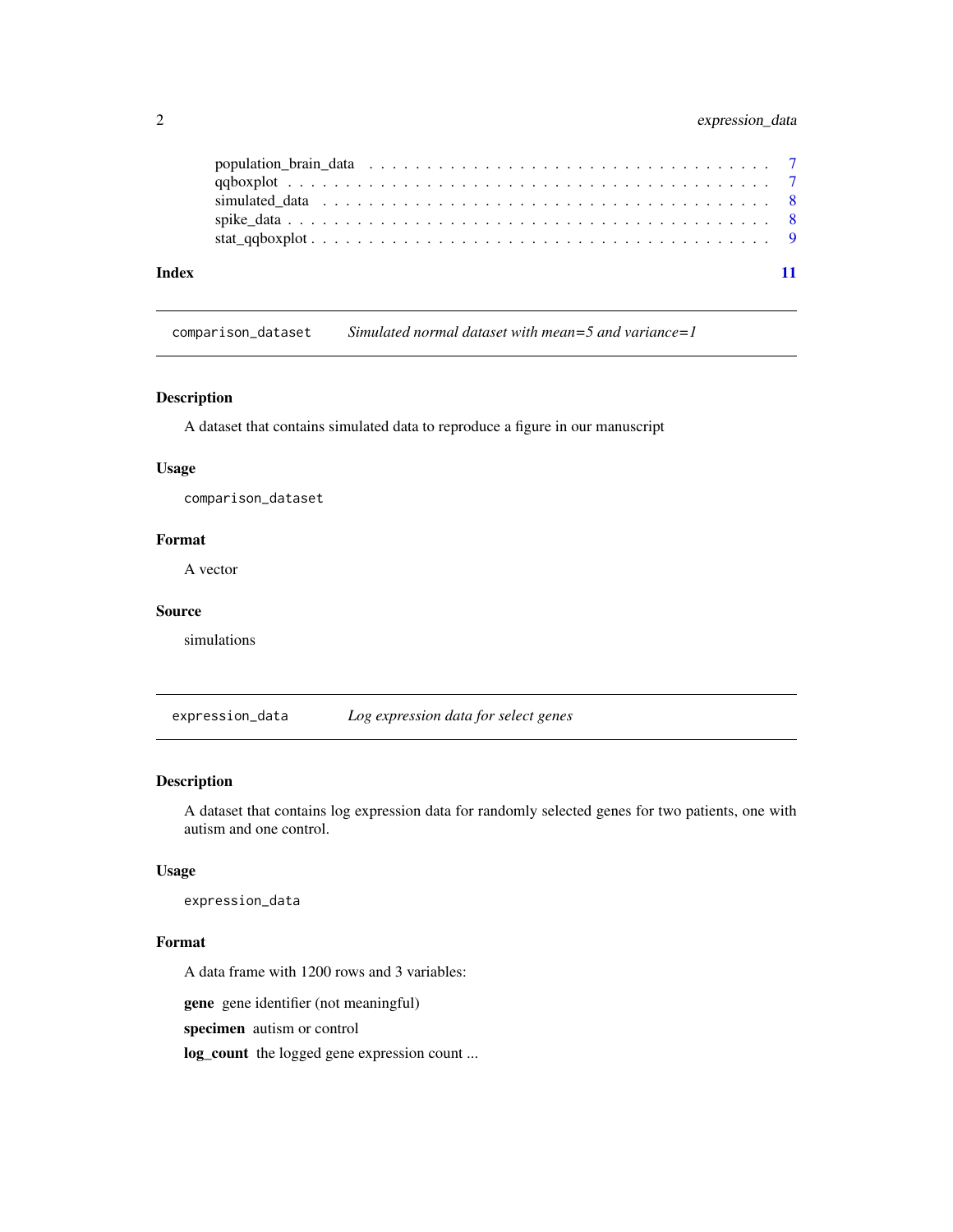#### <span id="page-2-0"></span>geom\_qqboxplot 3

#### Source

<https://www.ebi.ac.uk/gxa/experiments/E-GEOD-30573/Results>

geom\_qqboxplot *A modification of the boxplot with information about the tails*

#### Description

A modification of the boxplot with information about the tails

#### Usage

```
geom_qqboxplot(
 mapping = NULL,
  data = NULL,
  stat = "qqboxplot",
 position = "dodge2",
  ...,
  outlier.colour = NULL,
  outlier.color = NULL,
 outlier.fill = NULL,
  outlier.shape = 19,
  outlier.size = 1.5,
  outlier.stroke = 0.5,
  outlier.alpha = NULL,
  notch = FALSE,notchwidth = 0.5,
  varwidth = FALSE,
  na.rm = FALSE,
  show.legend = NA,
  inherit.aes = TRUE
\lambda
```
#### Arguments

| mapping | Set of aesthetic mappings created by aes () or aes (). If specified and inherit. aes<br>$=$ TRUE (the default), it is combined with the default mapping at the top level of                                             |
|---------|-------------------------------------------------------------------------------------------------------------------------------------------------------------------------------------------------------------------------|
|         | the plot. You must supply mapping if there is no plot mapping.                                                                                                                                                          |
| data    | The data to be displayed in this layer. There are three options:                                                                                                                                                        |
|         | If NULL, the default, the data is inherited from the plot data as specified in the<br>call to $ggplot()$ .                                                                                                              |
|         | A data, frame, or other object, will override the plot data. All objects will be<br>fortified to produce a data frame. See fortify() for which variables will be<br>created.                                            |
|         | A function will be called with a single argument, the plot data. The return<br>value must be a data. frame, and will be used as the layer data. A function<br>can be created from a formula (e.g. $\sim$ head(.x, 10)). |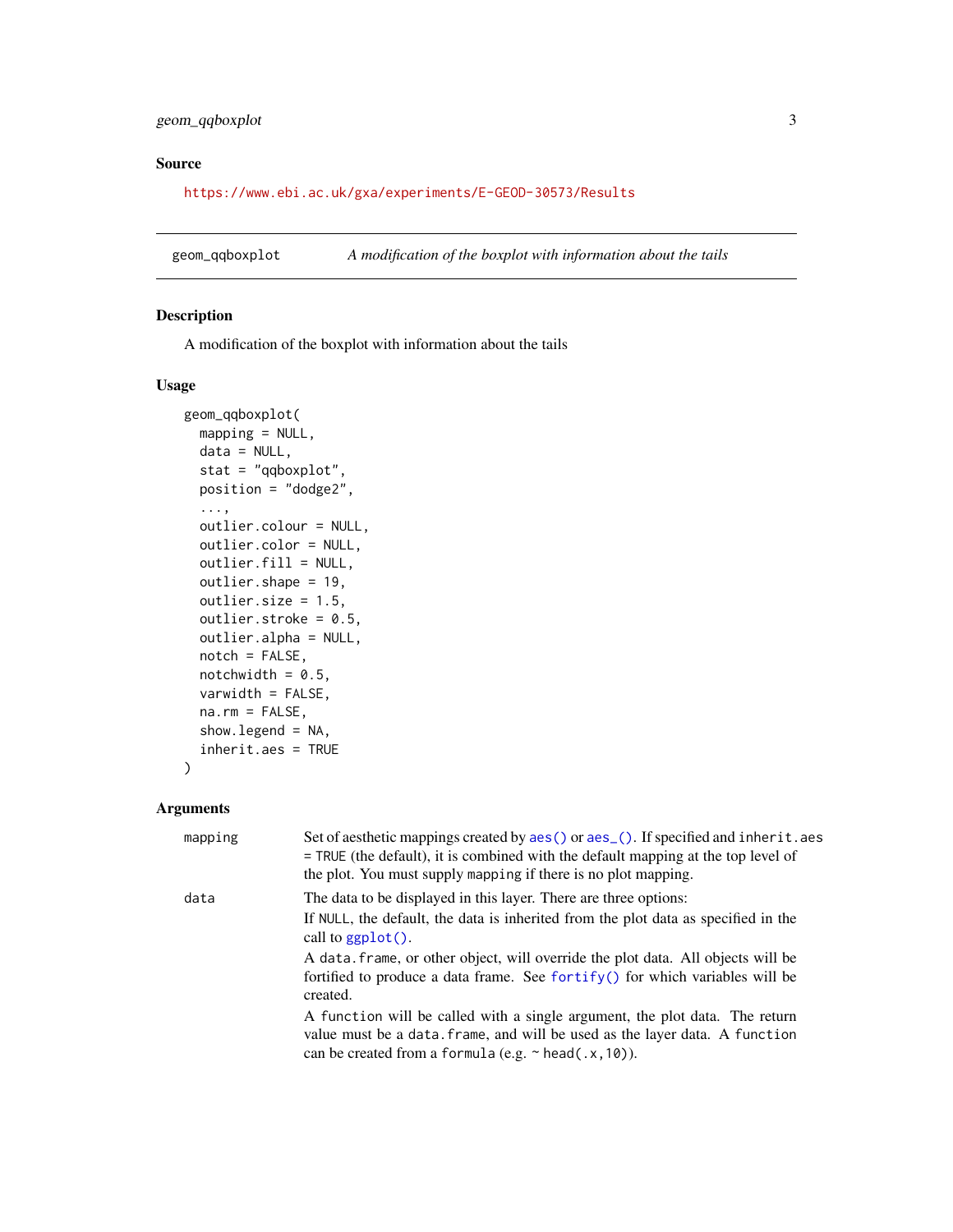<span id="page-3-0"></span>

| stat           | Use to override the default connection between geom_boxplot() and stat_boxplot().                                                                                                                                                                                                                                                                                            |
|----------------|------------------------------------------------------------------------------------------------------------------------------------------------------------------------------------------------------------------------------------------------------------------------------------------------------------------------------------------------------------------------------|
| position       | Position adjustment, either as a string, or the result of a call to a position adjust-<br>ment function.                                                                                                                                                                                                                                                                     |
| .              | Other arguments passed on to layer (). These are often aesthetics, used to set<br>an aesthetic to a fixed value, like colour = "red" or size = 3. They may also<br>be parameters to the paired geom/stat.                                                                                                                                                                    |
| outlier.colour | Default aesthetics for outliers. Set to NULL to inherit from the aesthetics used for<br>the box.                                                                                                                                                                                                                                                                             |
|                | In the unlikely event you specify both US and UK spellings of colour, the US<br>spelling will take precedence.                                                                                                                                                                                                                                                               |
|                | Sometimes it can be useful to hide the outliers, for example when overlaying<br>the raw data points on top of the boxplot. Hiding the outliers can be achieved<br>by setting outlier. shape = NA. Importantly, this does not remove the outliers,<br>it only hides them, so the range calculated for the y-axis will be the same with<br>outliers shown and outliers hidden. |
| outlier.color  | Default aesthetics for outliers. Set to NULL to inherit from the aesthetics used for<br>the box.                                                                                                                                                                                                                                                                             |
|                | In the unlikely event you specify both US and UK spellings of colour, the US<br>spelling will take precedence.                                                                                                                                                                                                                                                               |
|                | Sometimes it can be useful to hide the outliers, for example when overlaying<br>the raw data points on top of the boxplot. Hiding the outliers can be achieved<br>by setting outlier. shape = NA. Importantly, this does not remove the outliers,<br>it only hides them, so the range calculated for the y-axis will be the same with<br>outliers shown and outliers hidden. |
| outlier.fill   | Default aesthetics for outliers. Set to NULL to inherit from the aesthetics used for<br>the box.                                                                                                                                                                                                                                                                             |
|                | In the unlikely event you specify both US and UK spellings of colour, the US<br>spelling will take precedence.                                                                                                                                                                                                                                                               |
|                | Sometimes it can be useful to hide the outliers, for example when overlaying<br>the raw data points on top of the boxplot. Hiding the outliers can be achieved<br>by setting outlier. shape = NA. Importantly, this does not remove the outliers,<br>it only hides them, so the range calculated for the y-axis will be the same with<br>outliers shown and outliers hidden. |
| outlier.shape  | Default aesthetics for outliers. Set to NULL to inherit from the aesthetics used for<br>the box.                                                                                                                                                                                                                                                                             |
|                | In the unlikely event you specify both US and UK spellings of colour, the US<br>spelling will take precedence.                                                                                                                                                                                                                                                               |
|                | Sometimes it can be useful to hide the outliers, for example when overlaying<br>the raw data points on top of the boxplot. Hiding the outliers can be achieved<br>by setting outlier. shape = NA. Importantly, this does not remove the outliers,<br>it only hides them, so the range calculated for the y-axis will be the same with<br>outliers shown and outliers hidden. |
| outlier.size   | Default aesthetics for outliers. Set to NULL to inherit from the aesthetics used for<br>the box.                                                                                                                                                                                                                                                                             |
|                | In the unlikely event you specify both US and UK spellings of colour, the US<br>spelling will take precedence.                                                                                                                                                                                                                                                               |
|                |                                                                                                                                                                                                                                                                                                                                                                              |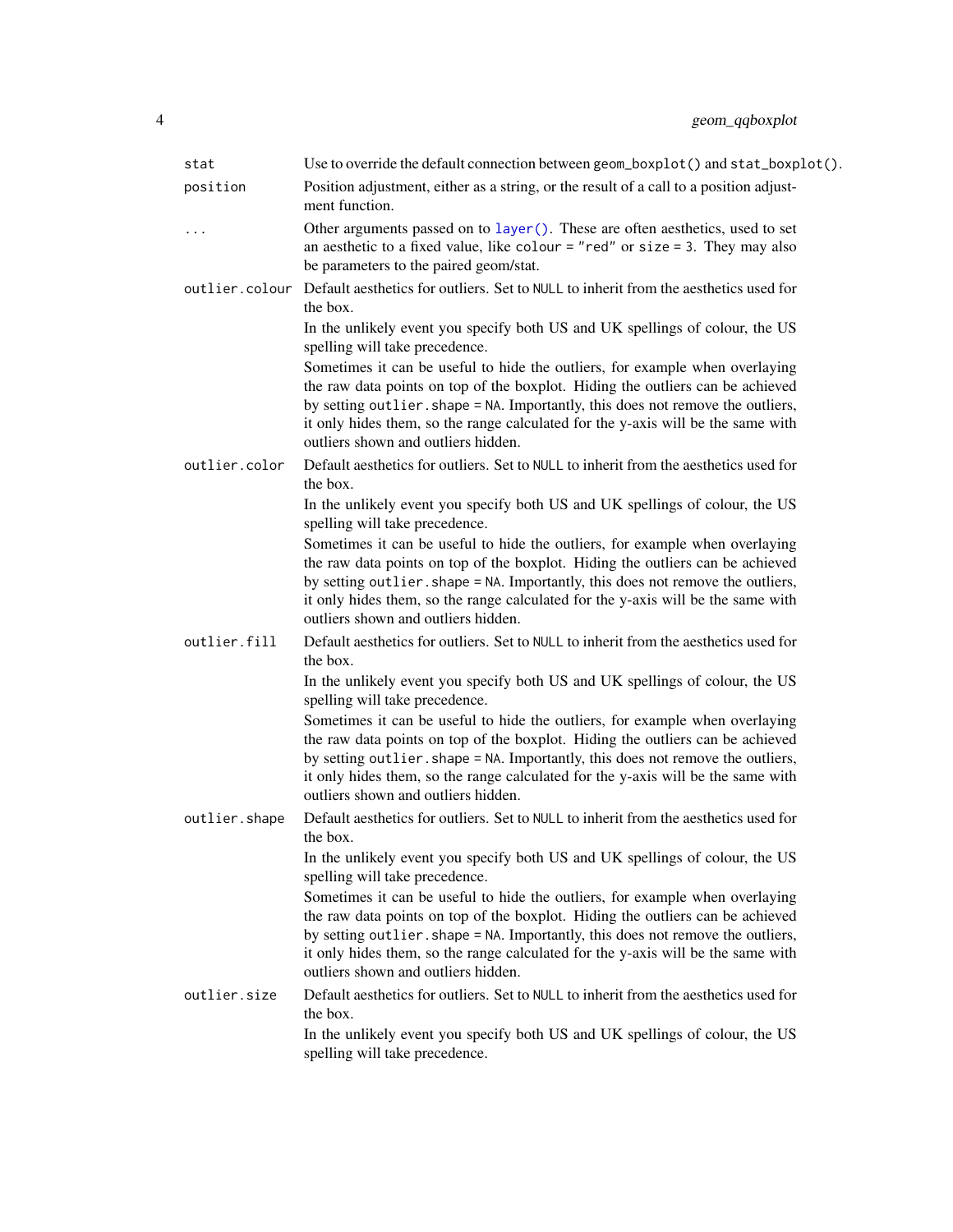Sometimes it can be useful to hide the outliers, for example when overlaying the raw data points on top of the boxplot. Hiding the outliers can be achieved by setting outlier.shape = NA. Importantly, this does not remove the outliers, it only hides them, so the range calculated for the y-axis will be the same with outliers shown and outliers hidden.

<span id="page-4-0"></span>outlier.stroke Default aesthetics for outliers. Set to NULL to inherit from the aesthetics used for the box.

> In the unlikely event you specify both US and UK spellings of colour, the US spelling will take precedence.

> Sometimes it can be useful to hide the outliers, for example when overlaying the raw data points on top of the boxplot. Hiding the outliers can be achieved by setting outlier. shape = NA. Importantly, this does not remove the outliers, it only hides them, so the range calculated for the y-axis will be the same with outliers shown and outliers hidden.

outlier.alpha Default aesthetics for outliers. Set to NULL to inherit from the aesthetics used for the box.

> In the unlikely event you specify both US and UK spellings of colour, the US spelling will take precedence.

> Sometimes it can be useful to hide the outliers, for example when overlaying the raw data points on top of the boxplot. Hiding the outliers can be achieved by setting outlier. shape = NA. Importantly, this does not remove the outliers, it only hides them, so the range calculated for the y-axis will be the same with outliers shown and outliers hidden.

- notch If FALSE (default) make a standard box plot. If TRUE, make a notched box plot. Notches are used to compare groups; if the notches of two boxes do not overlap, this suggests that the medians are significantly different.
- notchwidth For a notched box plot, width of the notch relative to the body (defaults to  $notchwidth = 0.5$ ).
- varwidth If FALSE (default) make a standard box plot. If TRUE, boxes are drawn with widths proportional to the square-roots of the number of observations in the groups (possibly weighted, using the weight aesthetic).
- na.rm If FALSE, the default, missing values are removed with a warning. If TRUE, missing values are silently removed.
- show. legend logical. Should this layer be included in the legends? NA, the default, includes if any aesthetics are mapped. FALSE never includes, and TRUE always includes. It can also be a named logical vector to finely select the aesthetics to display.
- inherit.aes If FALSE, overrides the default aesthetics, rather than combining with them. This is most useful for helper functions that define both data and aesthetics and shouldn't inherit behaviour from the default plot specification, e.g. [borders\(\)](#page-0-0).

#### Value

Returns an object of class GeomQqboxplot, (inherits from Geom, ggproto), that renders the data for the Q-Q boxplot.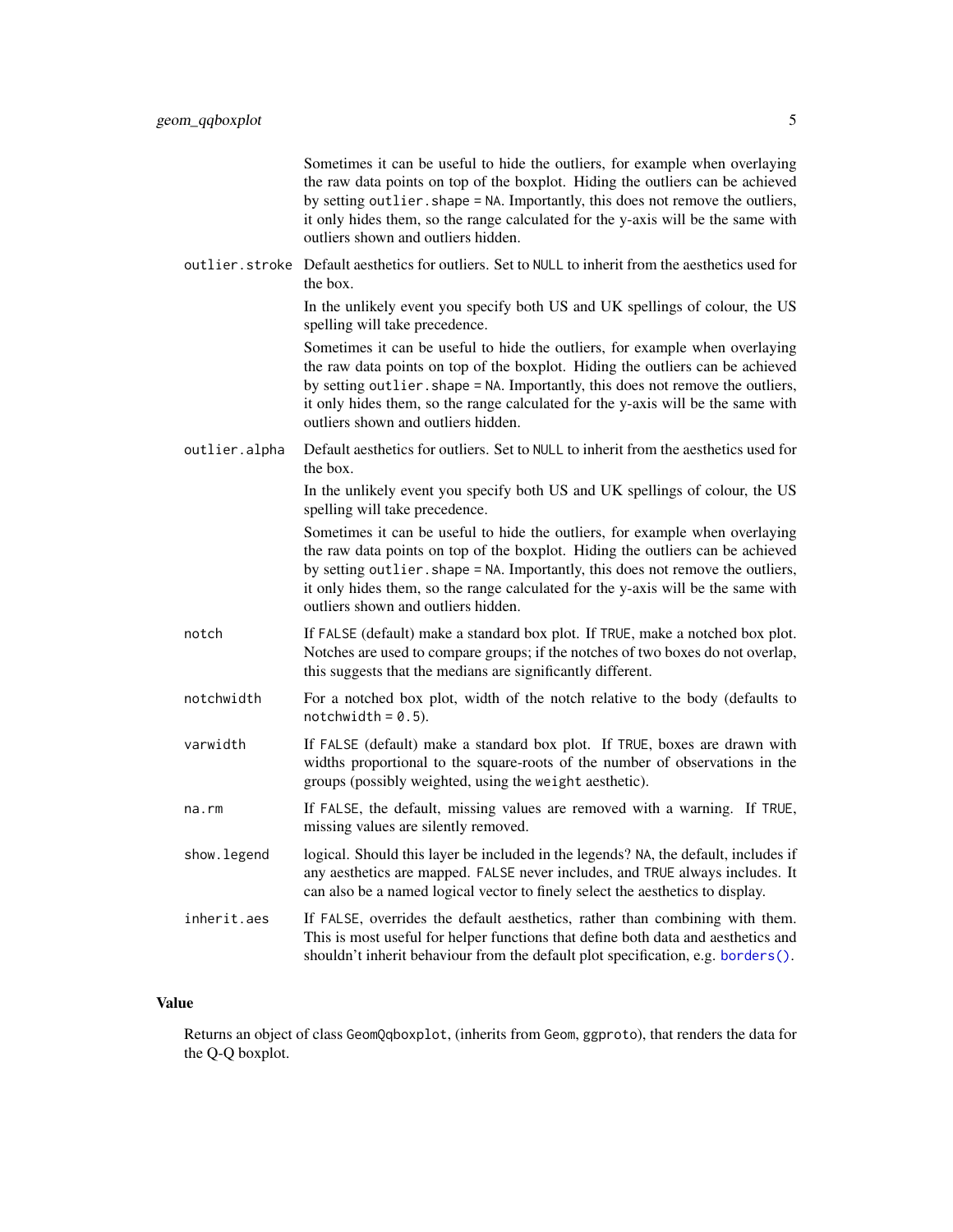#### <span id="page-5-0"></span>**Description**

The Q-Q boxplot inherits its summary statistics from the boxplot. See [geom\\_boxplot\(\)](#page-0-0) for details. The Q-Q boxplot differs from the boxplot by using more informative whiskers than the regular boxplot.

The vertical position of the whiskers can be interpreted as it is in the boxplot, and the maximal vertical value is chosen as it is done in the regular boxplot. The horizontal positioning of the whiskers indicates the deviation of the data set of interest from some reference data set (specified as either a theoretical distribution or an actual data set). Taking the central vertical axis of the boxplot as being zero, deviations to the right indicate that those values are larger than the corresponding data points in the reference data set, where two data points correspond if their quantiles match. Deviations to the left indicate that the values are smaller than their corresponding data points. Consider a situation where your data set has fatter tails than the normal distribution. When the reference distribution is the normal distribution, then the whiskers below the box will be left of the central axis (the left tail values are smaller than they ought to be) and the whiskers above the box will be right of the central axis (the right tail values are larger than the ought to be).

In order to compare the data set of interest to the reference data set, they must be on the same scale. The Q-Q boxplot uses Tukey's g-h distribution to determine the appropriate scaling factor.

Much of the code here is a modification of the geom\_boxplot() code.

#### Examples

```
p <- ggplot2::ggplot(simulated_data, ggplot2::aes(factor(group,
levels=c("normal, mean=2", "t distribution, df=32", "t distribution, df=16",
"t distribution, df=8", "t distribution, df=4")), y=y))
p + geom_qqboxplot()
p + geom_qqboxplot(reference_dist = "norm")
p + geom_qqboxplot(compdata = comparison_dataset)
# geom_qqboxplot inherits all arguments from geom_boxplot, e.g.:
p + geom_qqboxplot(notch = TRUE)
p + geom_qqboxplot(varwidth=TRUE)
p + geom_qqboxplot(ggplot2::aes(color = group)) + ggplot2::guides(color=FALSE)
```
indicators *World Bank indicator data for Labor Force participation rates*

#### Description

A dataset that contains participation rates (%) for ages 15-24, separated by gender, and measured in the years 2008, 2012, and 2017

#### Usage

indicators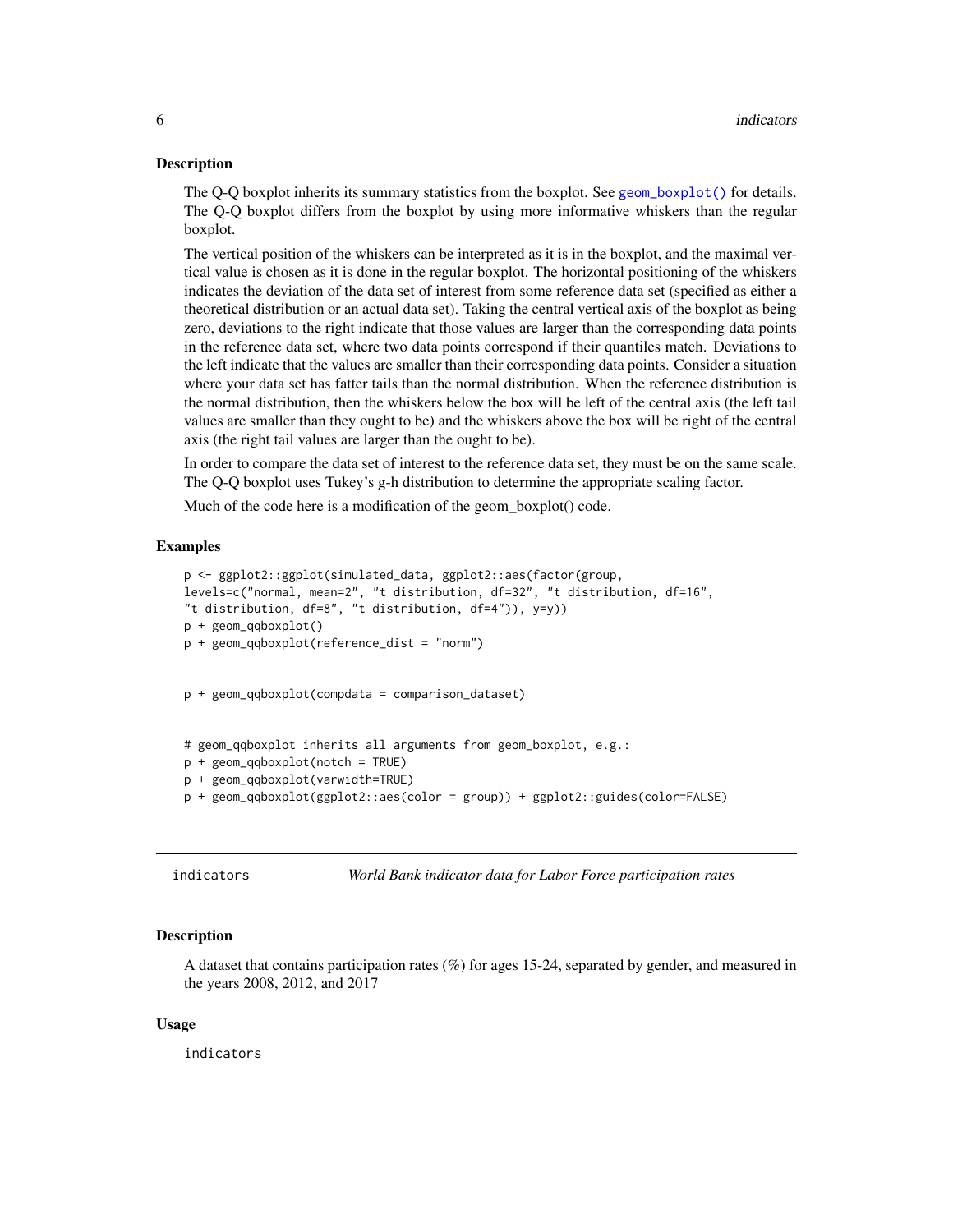#### <span id="page-6-0"></span>Format

A data frame with 612 rows and 7 variables:

Country Name name of country Country Code unique country identifier (string) Series Name Specifies male/female Series Code unique identifier for series year year for data indicator participation rate in percents log\_indicator the log of the participation rate ...

#### Source

<https://www.worldbank.org/en/home>

population\_brain\_data *Neuron population firing data*

#### Description

A dataset that contains populations of neurons from CA1 and LM and their firing rates for three situations: base firing rate, dot motion, and drifting gradient. Each row represents a neuron

#### Usage

population\_brain\_data

#### Format

A data frame with 13731 rows and 3 variables:

ecephys\_structure\_acronym acronym for population location

fr\_type situation under which firing rate was recorded

rate the firing rate ...

#### Source

[https://allensdk.readthedocs.io/en/latest/visual\\_coding\\_neuropixels.html](https://allensdk.readthedocs.io/en/latest/visual_coding_neuropixels.html)

qqboxplot qqboxplot *package*

#### Description

Create qq-boxplots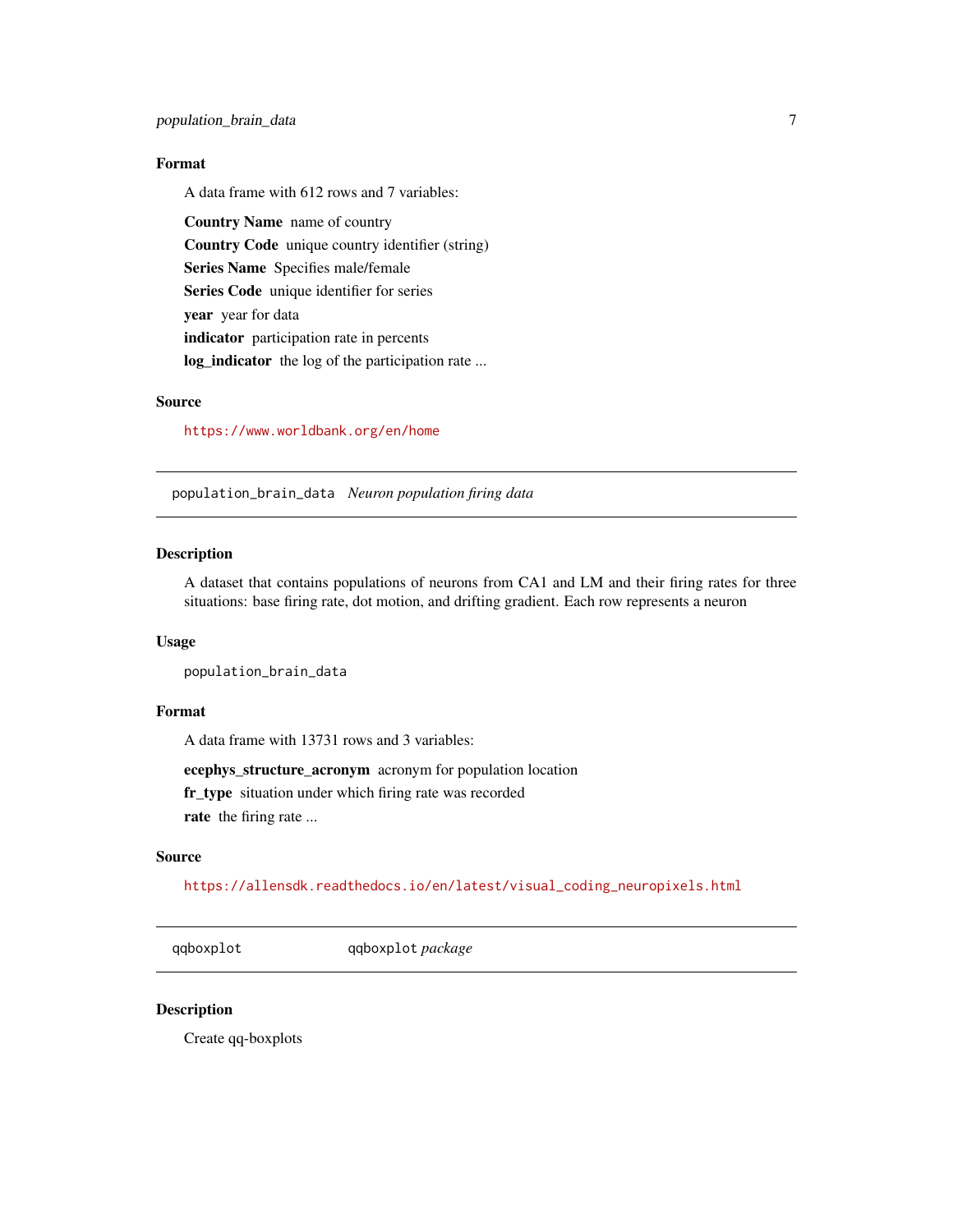<span id="page-7-0"></span>

#### Description

A dataset that contains simulated data to reproduce the simulated data figures used in our manuscript

#### Usage

simulated\_data

#### Format

A data frame with 4500 rows and 2 variables:

y a value simulated from a distribution

group a string specifying the distribution from which the y value is drawn ...

#### Source

simulations

spike\_data *Neuron spiking data for neural tuning orientation*

#### Description

A dataset that contains the number of spikes for neurons across several possible orientations of a grating

#### Usage

spike\_data

#### Format

A data frame with 12800 rows and 5 variables:

orientation 1 to 8, specifies the orientation of the grating

nspikes number of spikes for a single trial of 1.28 seconds for a particular orientation region region of the brain where the neuron is located ...

#### Source

<https://CRCNS.org>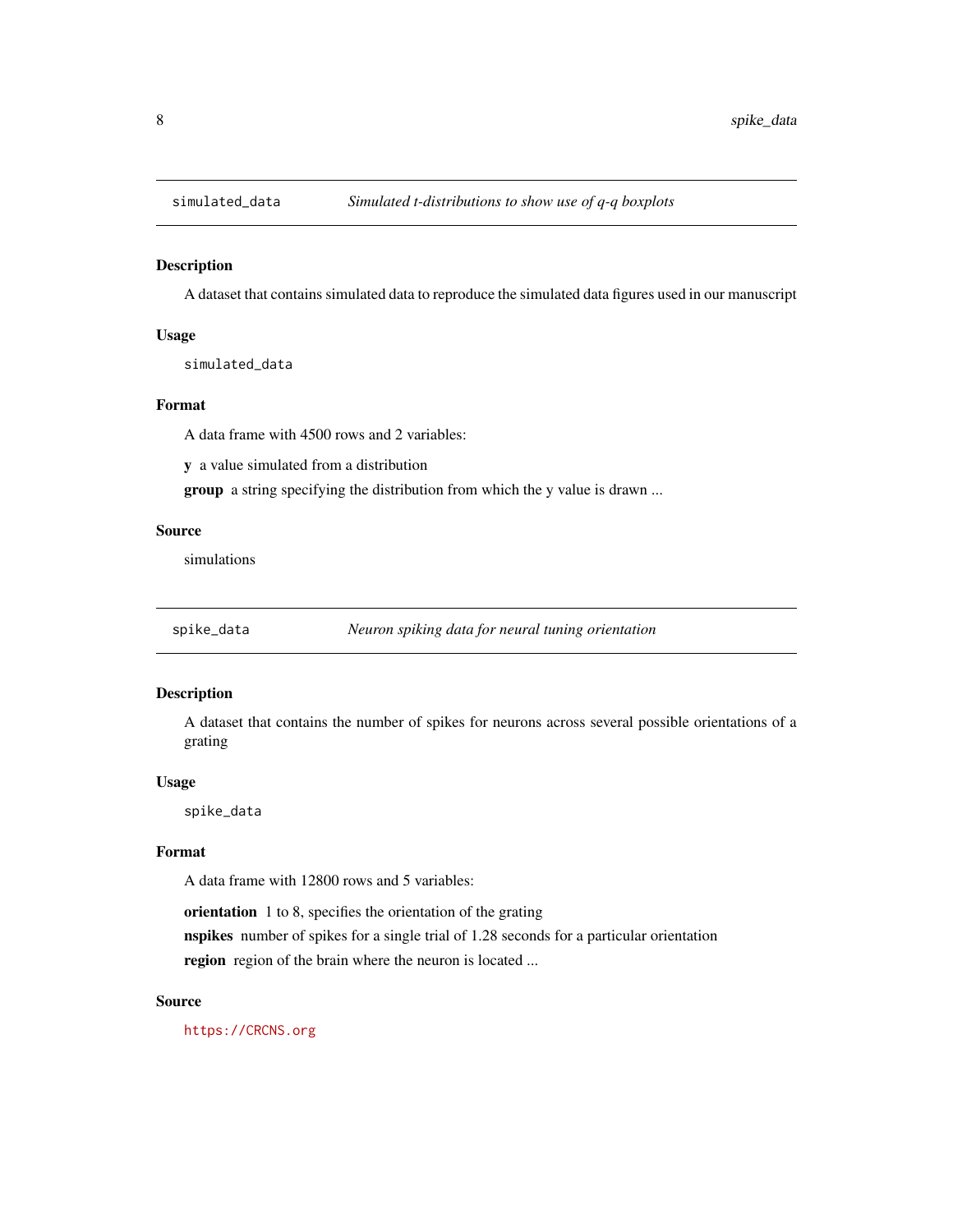<span id="page-8-0"></span>

#### Description

Compute values for the Q-Q Boxplot

#### Usage

```
stat_qqboxplot(
 mapping = NULL,
 data = NULL,
  geom = "qqboxplot",
 position = "dodge2",
  ...,
 coef = 1.5,
 na.rm = FALSE,
  show.legend = NA,
  inherit.aes = TRUE,
  reference_dist = "norm",
  confidence_level = 0.95,
 numbers = 500,qtype = 7,
  compdata = NULL
\mathcal{E}
```
#### Arguments

| mapping  | Set of aesthetic mappings created by $aes()$ or $aes()$ . If specified and inherit. aes<br>$=$ TRUE (the default), it is combined with the default mapping at the top level of<br>the plot. You must supply mapping if there is no plot mapping. |
|----------|--------------------------------------------------------------------------------------------------------------------------------------------------------------------------------------------------------------------------------------------------|
| data     | The data to be displayed in this layer. There are three options:                                                                                                                                                                                 |
|          | If NULL, the default, the data is inherited from the plot data as specified in the<br>call to $ggplot()$ .                                                                                                                                       |
|          | A data, frame, or other object, will override the plot data. All objects will be<br>fortified to produce a data frame. See for $\text{trify}()$ for which variables will be<br>created.                                                          |
|          | A function will be called with a single argument, the plot data. The return<br>value must be a data. frame, and will be used as the layer data. A function<br>can be created from a formula (e.g. $\sim$ head(.x, 10)).                          |
| geom     | Use to override the default connection between geom_boxplot() and stat_boxplot().                                                                                                                                                                |
| position | Position adjustment, either as a string, or the result of a call to a position adjust-<br>ment function.                                                                                                                                         |
| .        | Other arguments passed on to layer (). These are often aesthetics, used to set<br>an aesthetic to a fixed value, like colour = "red" or size = 3. They may also<br>be parameters to the paired geom/stat.                                        |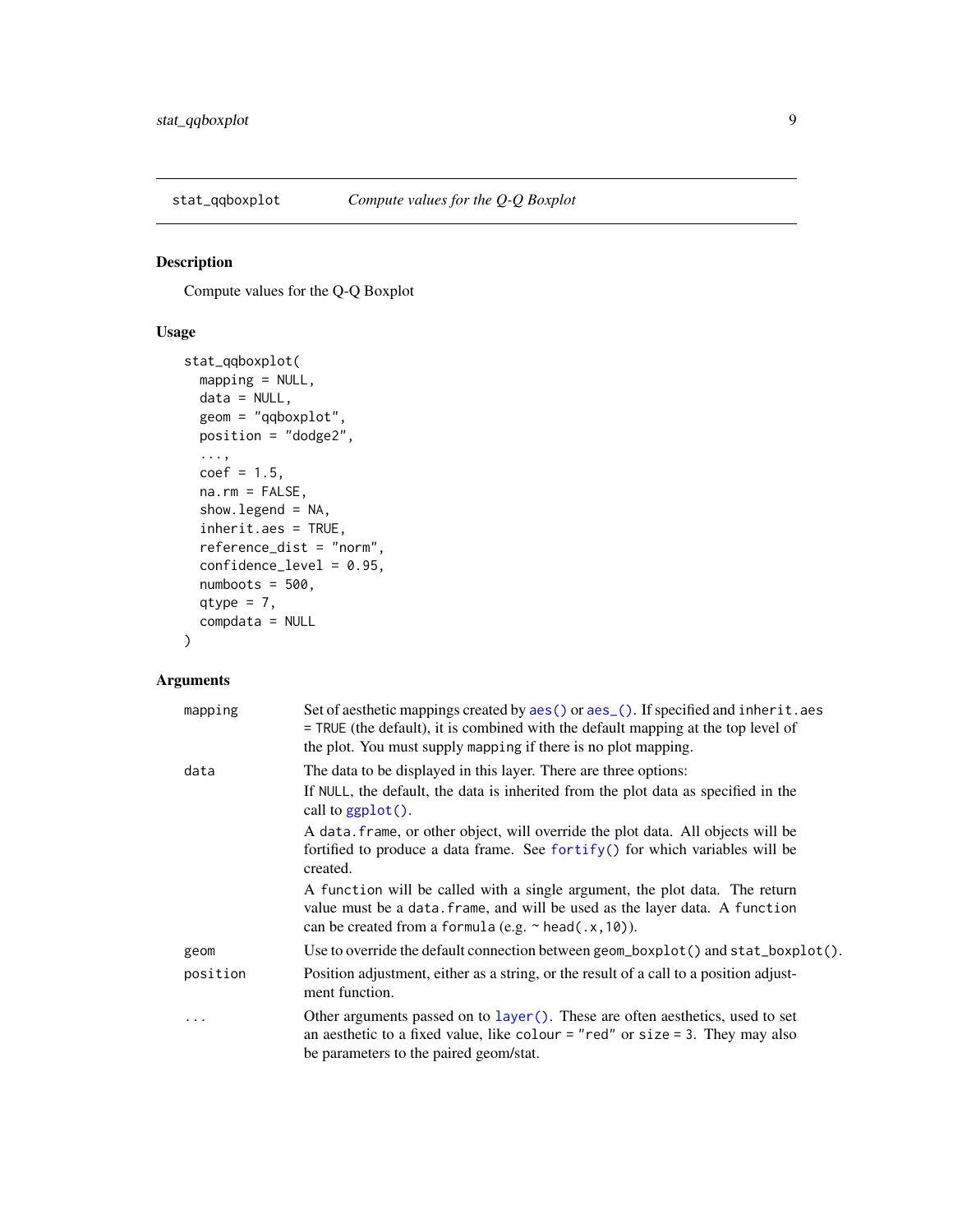<span id="page-9-0"></span>

| coef             | Length of the whiskers as multiple of IQR. Defaults to 1.5.                                                                                                                                                                                            |
|------------------|--------------------------------------------------------------------------------------------------------------------------------------------------------------------------------------------------------------------------------------------------------|
| $na$ . $rm$      | If FALSE, the default, missing values are removed with a warning. If TRUE,<br>missing values are silently removed.                                                                                                                                     |
| show. legend     | logical. Should this layer be included in the legends? NA, the default, includes if<br>any aesthetics are mapped. FALSE never includes, and TRUE always includes. It<br>can also be a named logical vector to finely select the aesthetics to display. |
| inherit.aes      | If FALSE, overrides the default aesthetics, rather than combining with them.<br>This is most useful for helper functions that define both data and aesthetics and<br>shouldn't inherit behaviour from the default plot specification, e.g. borders().  |
|                  | reference_dist Specifies theoretical reference distribution.                                                                                                                                                                                           |
| confidence_level |                                                                                                                                                                                                                                                        |
|                  | Sets confidence level for deviation whisker confidence bands                                                                                                                                                                                           |
| numboots         | specifies the number of bootstrap draws for bootstrapped CIs needed only if<br>compdata is not NULL                                                                                                                                                    |
| qtype            | an integer between 1 and 9 indicating which one of the quantile algorithms to<br>use.                                                                                                                                                                  |
| compdata         | specifies a data set to use as the reference distribution. If compdata is not NULL,<br>the argument reference_dist will be ignored.                                                                                                                    |

#### Value

Returns an object of class StatQqboxplot, (inherits from Geom, ggproto), that helps to render the data for geom\_qqboxplot().

#### Computed variables

stat\_qqboxplot() provides the following variables, some of which depend on the orientation:

width width of boxplot

**ymin** *or* **xmin** lower whisker = smallest observation greater than or equal to lower hinge - 1.5  $*$ IQR

lower *or* xlower lower hinge, 25% quantile

notchlower lower edge of notch = median -  $1.58 * IQR / sqrt(n)$ 

middle *or* xmiddle median, 50% quantile

notchupper upper edge of notch = median +  $1.58 * IQR / sqrt(n)$ 

upper *or* xupper upper hinge, 75% quantile

**ymax** *or* **xmax** upper whisker = largest observation less than or equal to upper hinge  $+1.5 * IQR$